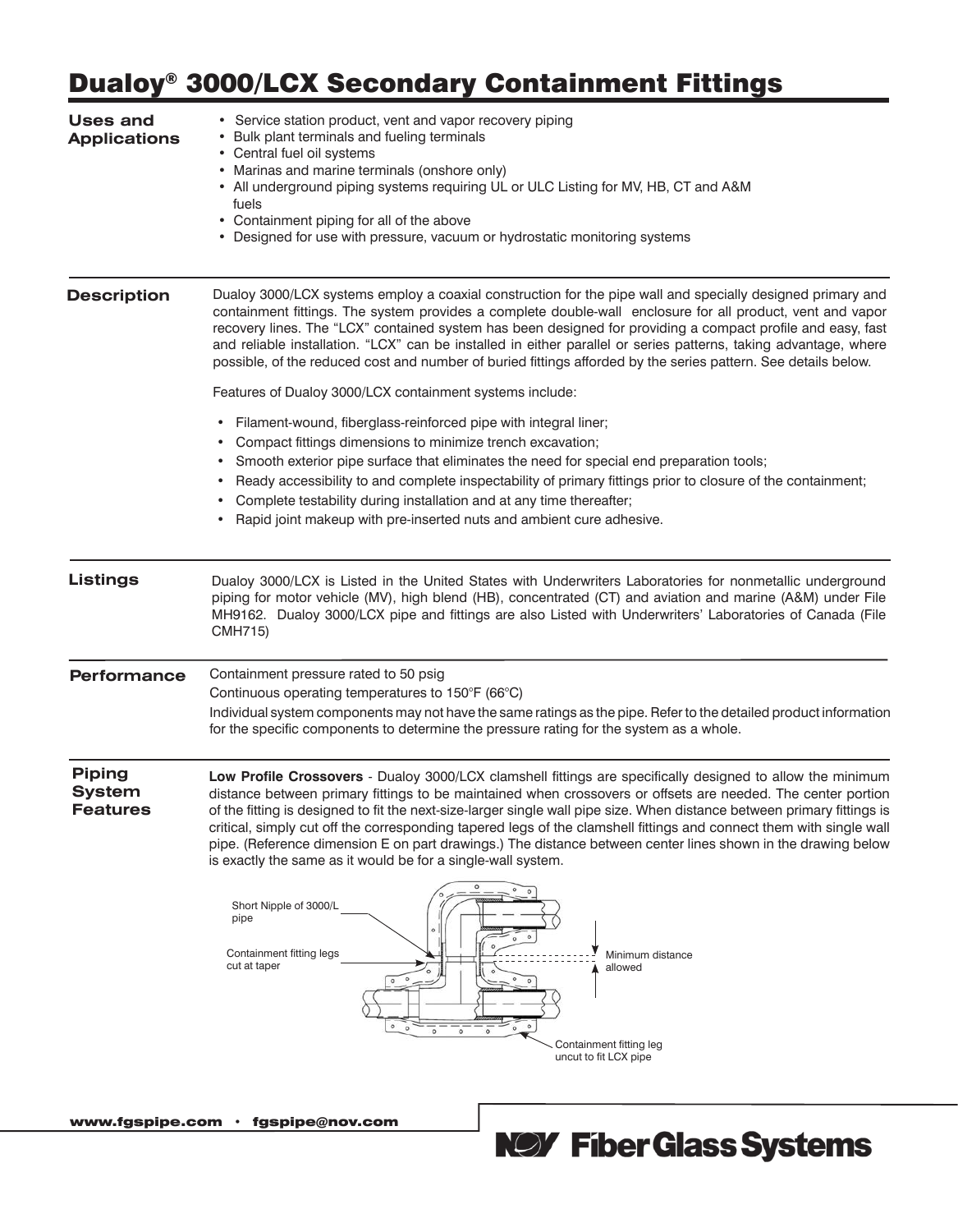**Branch Termination for Series Installation** - Dualoy 3000/LCX piping can be installed in series with the pipe coming in on one side of the sump and exiting the other side. To maintain the containment continuity through the sump, the system can be configured with a termination ring on the branch of the tee or leg of an elbow. To do this, the tapered portion of the clamshell fitting leg is cut off and a termination ring is bonded between the primary fitting and the clamshell. A bushing or pipe nipple can be bonded into the primary bell as needed.



**Size Reductions** - For large systems where larger diameter trunk lines are used, pipe diameter reductions are easily made with the Dualoy 3000/LCX system at fittings. Single piece bushings are used in the primary fitting to reduce the primary pipe size. The containment pipe size is reduced by bonding a 2-piece reducer ring between the clamshell and the smaller pipe jacket. No cutting of clamshell fitting tapers is involved.

Size reduction can be done on any fitting leg or legs (as on a tee).



**Continuous Monitoring** - The Dualoy 3000/LCX system has exceptional performance in continuously monitored systems. Due to its small interstitial space, it is very reliable in detecting leaks in systems monitored by pressure, vacuum or hydrostatic methods. False alarms are eliminated by the lesser sensitivity to external conditions while detection capability of actual leaks is increased. Consult NOV Fiber Glass Systems Engineering for details and design of monitoring methods.

## LCX Fittings Dimensions

| 90° Elbows<br>→B← |                |      |                |      |              |      |      |        |
|-------------------|----------------|------|----------------|------|--------------|------|------|--------|
| $\bullet$         |                | Size |                |      |              |      |      | Weight |
| D<br>C            | (in)           | (mm) | $\overline{A}$ | B    | $\mathsf{C}$ | D    | Е    | Ibs    |
| $\bullet$         | っ              | 50   | 6.88           | 1.34 | 5.12         | 6.04 | 3.00 | 3.55   |
| ⊻<br>E            | 3              | 80   | 7.75           | .38  | 6.32         | 7.13 | 3.00 | 4.70   |
| ۰o                | $\overline{4}$ | 100  | 8.75           | 1.35 | 7.23         | 9.19 | 3.50 | 7.50   |
| A                 |                |      |                |      |              |      |      |        |

#### 45˚ Elbows

| $\leftarrow$ A                                | <b>Size</b> |      |      |      |              |      |      | Weight |
|-----------------------------------------------|-------------|------|------|------|--------------|------|------|--------|
| $\rightarrow$                                 | (in)        | (mm) | A    | B    | $\mathsf{C}$ | D    | Е    | lbs.   |
| $\sim$                                        | $\Omega$    | 50   | 6.25 | 1.34 | 5.12         | 6.04 | 3.00 | 3.30   |
| υ<br>$\frac{1}{2}$                            | ≏<br>৩      | 80   | 6.75 | 1.38 | 6.32         | 7.13 | 3.00 | 4.15   |
| $\frac{1}{2}$                                 | 4           | 100  | 7.50 | 1.35 | 7.23         | 9.19 | 3.50 | 6.50   |
| $\mathscr{C}$<br>-<br>-<br>╼<br>⇁<br>┕<br>ンノム |             |      |      |      |              |      |      |        |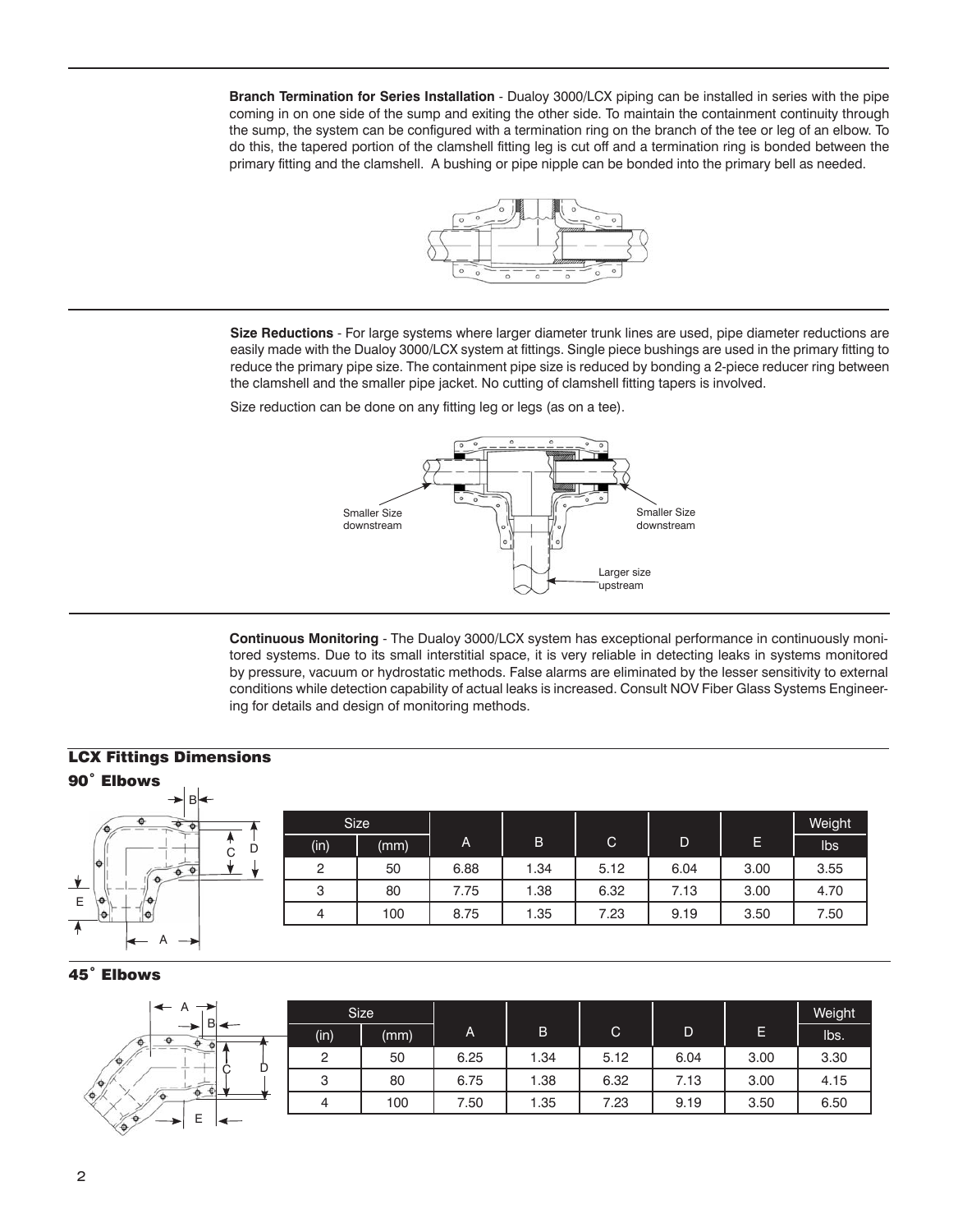#### Tees



#### Containment-Couplings

|                                                         |         | <b>Size</b> |              |      |              |      |        | Weight |
|---------------------------------------------------------|---------|-------------|--------------|------|--------------|------|--------|--------|
| $\rightarrow$ B<br>$-0.12$                              | (in)    | (mm)        | $\mathsf{A}$ | B    | $\mathsf{C}$ | D    | E<br>ш | lbs.   |
| $\ddot{\phantom{1}}$<br>$\ddot{\theta}$<br><b>COLOR</b> | $\circ$ | 50          | 13.50        | 1.34 | 5.12         | 6.04 | 3.00   | 3.12   |
| <b>Service</b>                                          | D<br>3  | 80          | 12.81        | 1.38 | 6.32         | 7.13 | 3.00   | 2.95   |
| $\ddot{\circ}$<br>$\bullet$                             | 4       | 100         | 12.25        | 1.38 | 7.23         | 9.19 | 3.50   | 3.44   |
| $\rightarrow$<br>ᄇ                                      |         |             |              |      |              |      |        |        |

### **Termination**



|      | Size. |      |      |      | Weight |
|------|-------|------|------|------|--------|
| (in) | (mm)  | A    | B    | C    | lbs.   |
| 2    | 50    | 3.75 | 1.34 | 5.12 | 1.00   |
| 3    | 80    | 3.75 | 1.38 | 6.32 | 1.35   |
|      | 100   | 3.75 | 1.35 | 7.23 | 1.45   |

#### Sump Penetration Fittings

Sump penetration fittings (SPF) can be used on straight sumps. Dualoy 3000/LCX pipe can pass through or be terminated at the SPF. Ends are closed by bonding half-sections of 2-inch coupling clamshells between the SPF and the pipe jacket. Shrader valves can be supplied for testing or monitoring. SPF is not open to mid-wall of double wall sump, as provided. Field drilling of SPF body near flange can be done to open interstice between SPF and pipe to sump interstice.